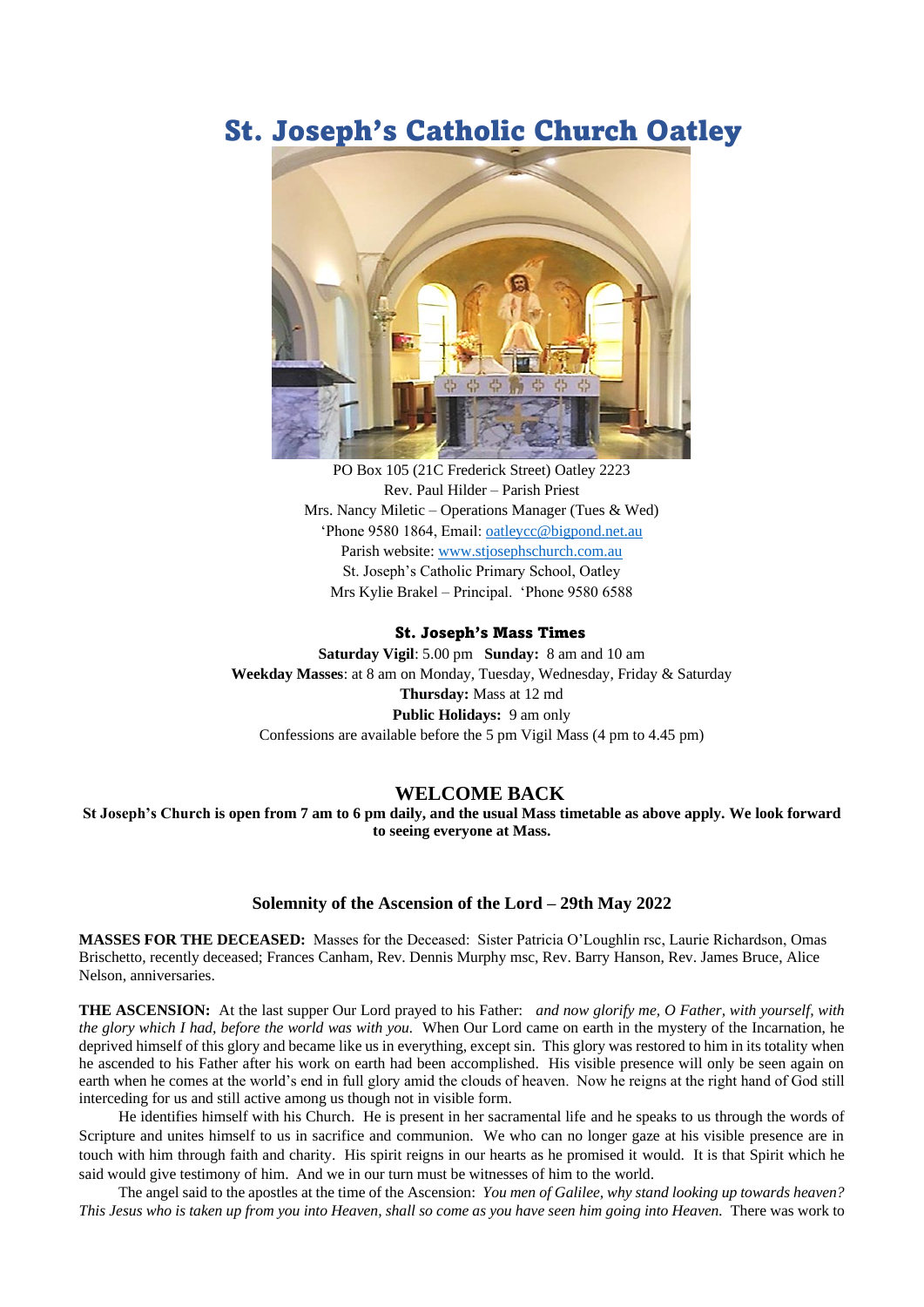be done on earth. We too are not to be mere star gazers but to witness by our actions to Christ. He in augurated his kingdom when he was on earth; now that he is in Heaven, he has left it to his followers to push back the boundaries by extending its influence. And first we must start with ourselves and see that the love of Christ so burns in our hearts that the warmth of its flame will enkindle love in others.



**NEXT PARISH MORNING TEA: SAVE THE DATE 14 TH JUNE 22 at 10.30a.m.** Thank you to everyone who participated and volunteered at the Parish morning tea. What a great turnout and due to the outstanding success of the morning tea, we will be holding another one on **Tuesday 14 th June at 10.30 a.m. in the Marion Hall (go through the Church). Everyone is WELCOME**. Please join us. *Fr. Paul*

**FATHER PAUL WILL BE ON ANNUAL LEAVE** from Sunday 22nd May, until Saturday 4th June. Father Hugh Thomas cssr, will supply for the Vigil Mass, and Sunday Masses this weekend (Solemnity of the Ascension). During Father Paul's absence there will be no daily Masses until Saturday 4th June.

**Sacramental Program for 2022**, please visit the Parish website: [www.stjosephschurch.com.au](http://www.stjosephschurch.com.au/) and click on the tab *Sacrament Dates 2022* for further information.

Masses times at Peakhurst and Penshurst during this time are: OLF Peakhurst: Wednesday & Friday at 9.30am. St Declan's Penshurst: Monday 6:45am, Tuesday 9:15am, Wednesday 6.45am, Thursday 9:15am, Friday 6.45am, Saturday 8am.

**Church Open:** Our church is open each day for weekday Masses and Sunday Masses at 5pm (Saturday Vigil), 8am and 10am, Sundays. We look forward to seeing everyone at Mass.

**Vinnies Winter appeal** commencing the weekend of **Saturday 4th and Sunday 5th June**. The theme of this year's Winter Appeal is 'MAKE IT STOP", focusing on providing safety to families and individuals fleeing DOMESTIC VIOLENCE. We would appreciate your support and generosity towards this APPEAL. *Oatley Conference for SVDP.*

**The Parish now has the facility to stream our Sunday Masses:** You can access this on YouTube by following this link: [bit.ly/stjoatley](http://bit.ly/stjoatley) **OR**



Please note that Parish Confirmations this year will be at St. Mary's Cathedral on the *7 th of August 2022 at 3.30pm*.



**CONFIRMATION:** The children of the parish who are eligible to receive the Sacrament of Confirmation this year, have begun their classes and preparation to receive the Sacrament at St. Mary's Cathedral on Sunday, 7th August. Please keep them in your prayers and encourage them to faithfully practice their faith.